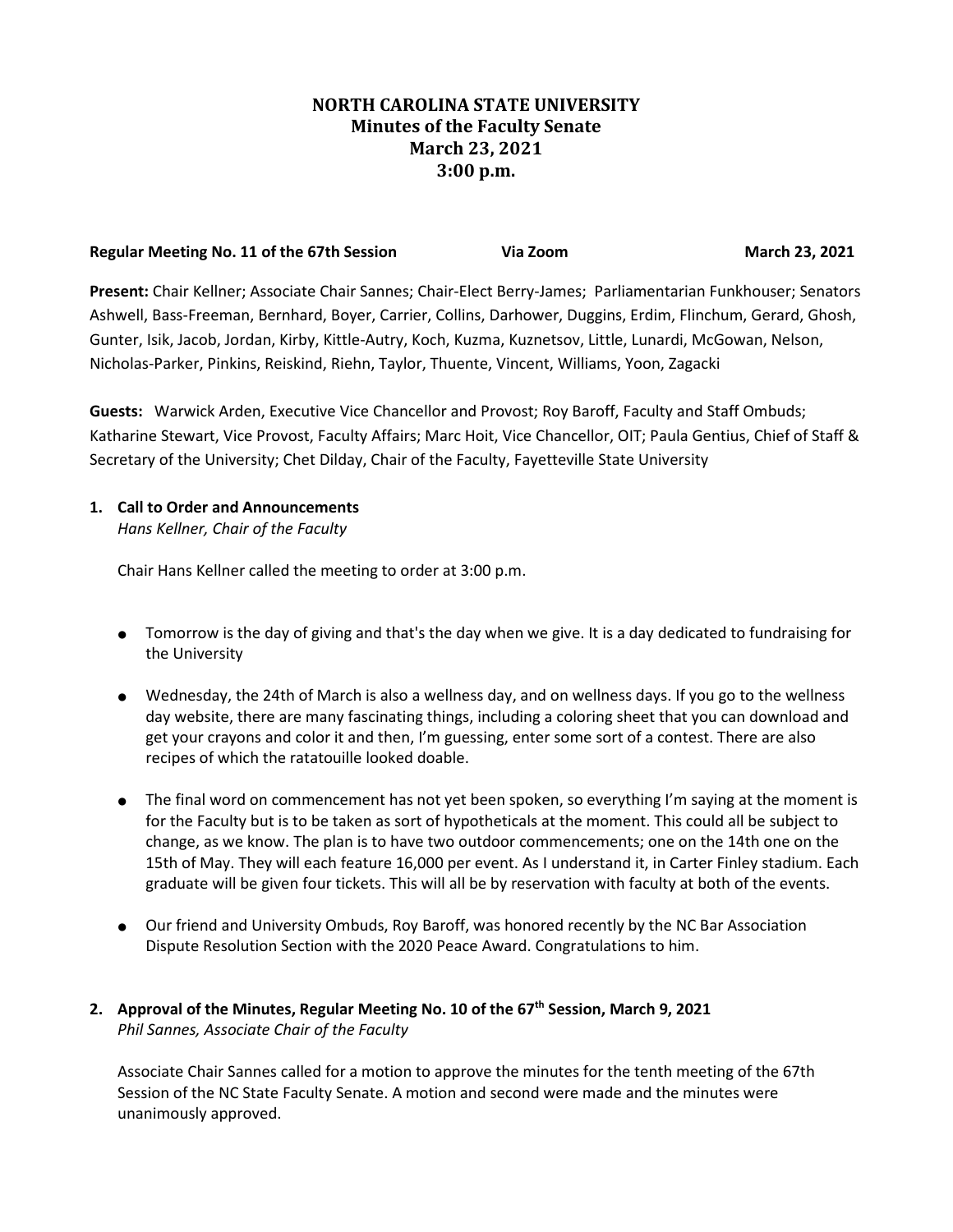#### **3. Chair's Remarks**

*Hans Kellner, Chair of the Faculty*

Chair Kellner spoke first about a matter that's being discussed among the Chairs of the Faculty across the system, which is HB 243, a proposed piece of legislation. "It has for its goal to authorize the system President to authorize furloughs and reductions in salaries without the campuses going through the current authorization process, which has a number of parts to it. It seems to be, in part, a move to add to the presidential prerogatives here, and to lighten a load and streamline the process in a way that will centralize things more. There's also more to this law than that such as there are things for early retirement, etc. I am hearing that this was all worked up at a time when it appeared that the financial situation would be more dire than it has that it seems to be."

He added, "The issue here has to do, perhaps with what we might call system culture. In tandem with an issue we will be discussing later, namely the Presidents of the system's role in appointing and choosing Chancellor and Chancellor searches. Together, these things seem to move in a certain direction that we certainly ought to be aware of and ought to be thinking about. I am not going to argue one way or another, but I do think that it does have to do with what we might call system culture and we need to be aware of it." Chair Kellner continued, "One more thing having to do with campus culture, something that I am by no means expert on but yesterday I sent off the report of the Faculty Senate to the Board of Trustees, who receives a report from the Senate every meeting, alternately the plenary group or the University Affairs Committee. I have found over the years that there's no real communication going on there. I have never had a question and have not received much attention. I think this is an issue of campus culture."

Chair Kellner continued, "So here's the final paragraph of what I wrote. 'As my second term as Chair of the Faculty is coming to an end, this may be my last report to the Board. Having written more such reports than any other Chair of the Faculty, I would like to express a wish that in the near future, the Board will draw closer to the University faculty in ways that are mutually beneficial and legally appropriate.' So that's where that stands and that's my contribution to University culture today."

#### **4. Provost's Remarks and Q/A**

#### *Warwick Arden, Executive Vice Chancellor and Provost*

Provost Arden brought greetings to the Senate and stated that the Chancellor released a couple of memos, one of which was the plan to return to normal operations this fall. "By that, we mean that the vast majority of students and faculty will be back in face-to-face instruction, our residence halls will return to full occupancy, and we expect a relatively normal staffing of offices and the workplace and relatively normal operations of dining libraries campus recreation." He added, "We have to keep a close eye on any resurgence of the pandemic, but at the moment, the numbers in the state overall look pretty good and the numbers on campus look exceptionally good. We are literally getting ones, twos and zeros frequently in terms of cases on campus on a daily basis. We will have a transitional summer; it's bound to be more normal toward the end of summer, and then really look forward to having a close-to-normal fall. I hope folks who haven't been vaccinated are registered to be vaccinated at our NC State Vaccine clinic that opens up this week. Dr. Casani sent photos of the vaccine as it came in today. It was placed in the -70 degree freezer. We received 600 doses of vaccine today, 300 Modena and 300 Johnson & Johnson."

He continued, "We plan on embarking on that vaccination program pretty quickly. We can probably do somewhere between 200 and 300 a day, so the 600 we will receive this week is nowhere near our capacity. What I can tell you is that over 10,000 faculty, staff, and students are registered for the vaccination. The first group will be those over 65, those who are designated as group one in NC State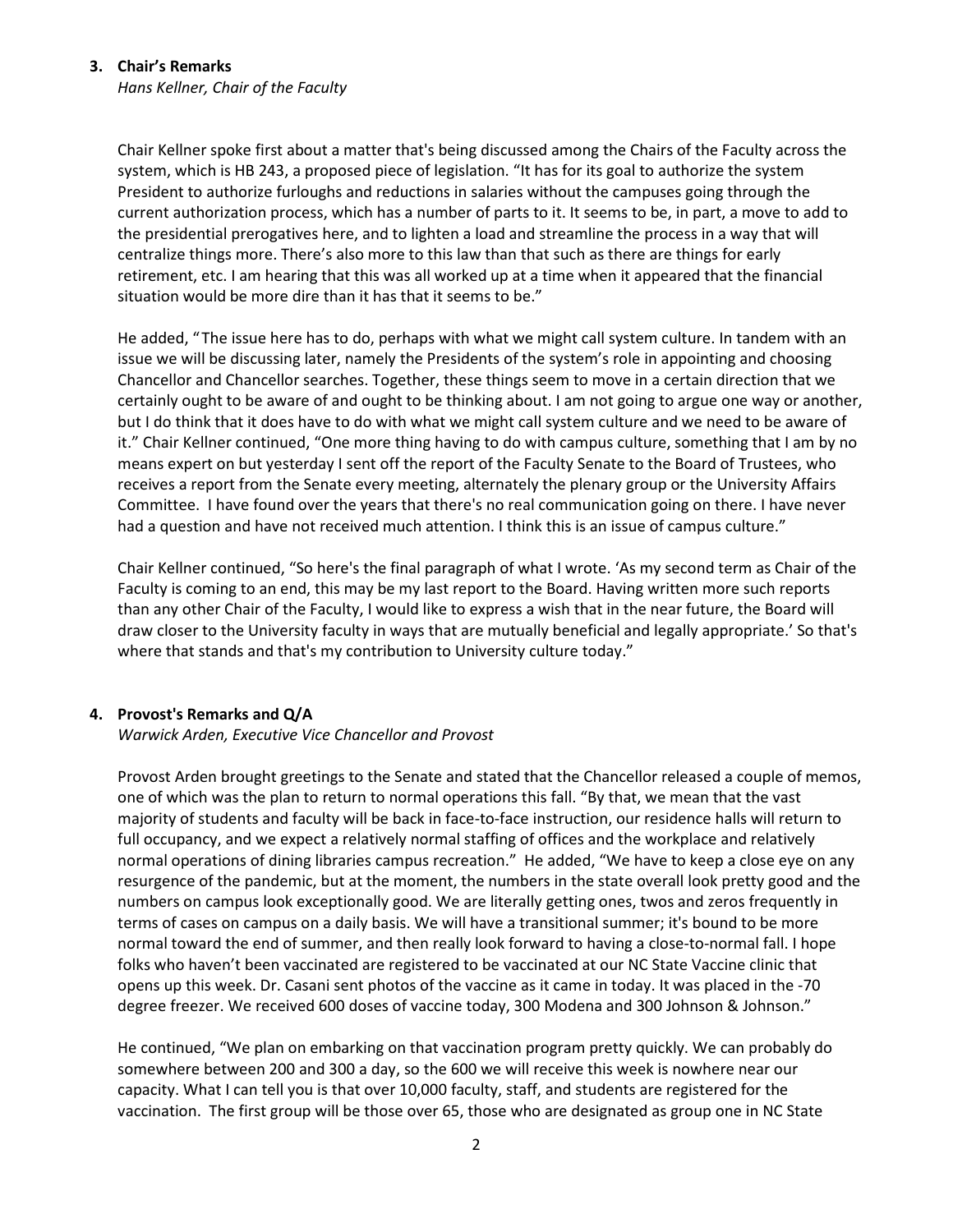return to campus spring plans, and any individuals with pre-existing conditions. I believe there are about 2000 of the 10,000 registrants that meet those criteria, and I know Dr. Casani hopes to open this up for all individuals on campus very quickly thereafter. So the vaccination clinic will be in Talley, and I know there's been a lot of work going into getting that set up. Once again, all faculty, staff, and students are eligible once we move through those first three categories, which I don't think it'll take that long."

Provost Arden added, "As Hans mentioned, the Chancellor also sent out an announcement about spring commencement on Friday, May 14<sup>th</sup> and Saturday, May 15<sup>th</sup>. At the moment, as it had been indicated in that announcement, all other College and departmental level events will be virtual and there may be some minor exceptions to that. But in general, all other events will be virtual." He continued, "Some leadership searches are underway and I like to keep you updated. We had three outstanding candidates for the Dean of Humanities and Social Sciences. I will be getting the survey results and meeting with the nomination committee at the end of the week. I hope to have a decision and begin moving forward on that as early as next week."

He continued, "I met with Senior Vice Provost Duane Larick, who is chairing the search for the Senior Vice Provost for Enrollment Management and Services just the other day. They have already conducted the first round of interviews and presented me with a recommendation for four individuals to bring to campus via Zoom. I think we have four outstanding finalists for that position and so I'm excited to move forward with that position shortly." Provost Arden stated that many of the Senators know Barbara Mulkey, who will be retiring as the Director of the Sheldon Leadership Center on May 1<sup>st</sup>. "She's led the Center for five years and has done an absolutely extraordinary job. I will be looking to fill that position very shortly. Senior Vice Provost Tom Miller will step back on July 1st from his oversight of the DELTA and the McKimmon Center, as well as Entrepreneurship to focus on entrepreneurship for the duration of his career. This is something that has been very important to Tom. Something that he wanted to do is spend his last time at NC State after many years, focusing on entrepreneurship. So I will be looking to fill those roles."

Provost Arden reported that he was going to mention House Bill 243 because it's on a lot of folks' minds. "Hans has already given an overview of that. He is correct inasmuch as every year the Board of Governors has a series of legislative requests which are considered downtown. This particular series of legislative requests was developed at the peak of the pandemic when we thought we were going to be in way more serious financial difficulty. That is not the case at the time. The State is in good physical shape, with over \$5 billion surplus cash surplus, as well as strong economic forecasts. So the likelihood of significant budget cuts going into the next year is extremely small. I can only relay that the UNC System office has stressed that there are 'no current plan is to utilize any of the flexibilities requested in this House bill.' And the flexibilities revolve around temporary authority to implement salary reduction, flexible leave and general HR issues that give the System a lot more authority than is currently the case. Also, authority to implement an early retirement incentive program, statutory authority for the President of the System to approve a reduction in force without the need for approval. But just to repeat, what I am told is there is no intention to implement these authorities should House Bill 243 pass anytime soon. We are in a very different economic situation, one that originally was perceived back in the peak of the pandemic."

#### **Questions and Discussion**

**Andrey Kuznetsov:** You mentioned that Dean Martin-Vega is up for review this year. So when will this review happen?

**Warwick Arden:** That is under discussion at the moment. Frequently, if a Dean is considering stepping down within a few years, we'll discuss the need for a comprehensive five year review so that's under discussion at the moment.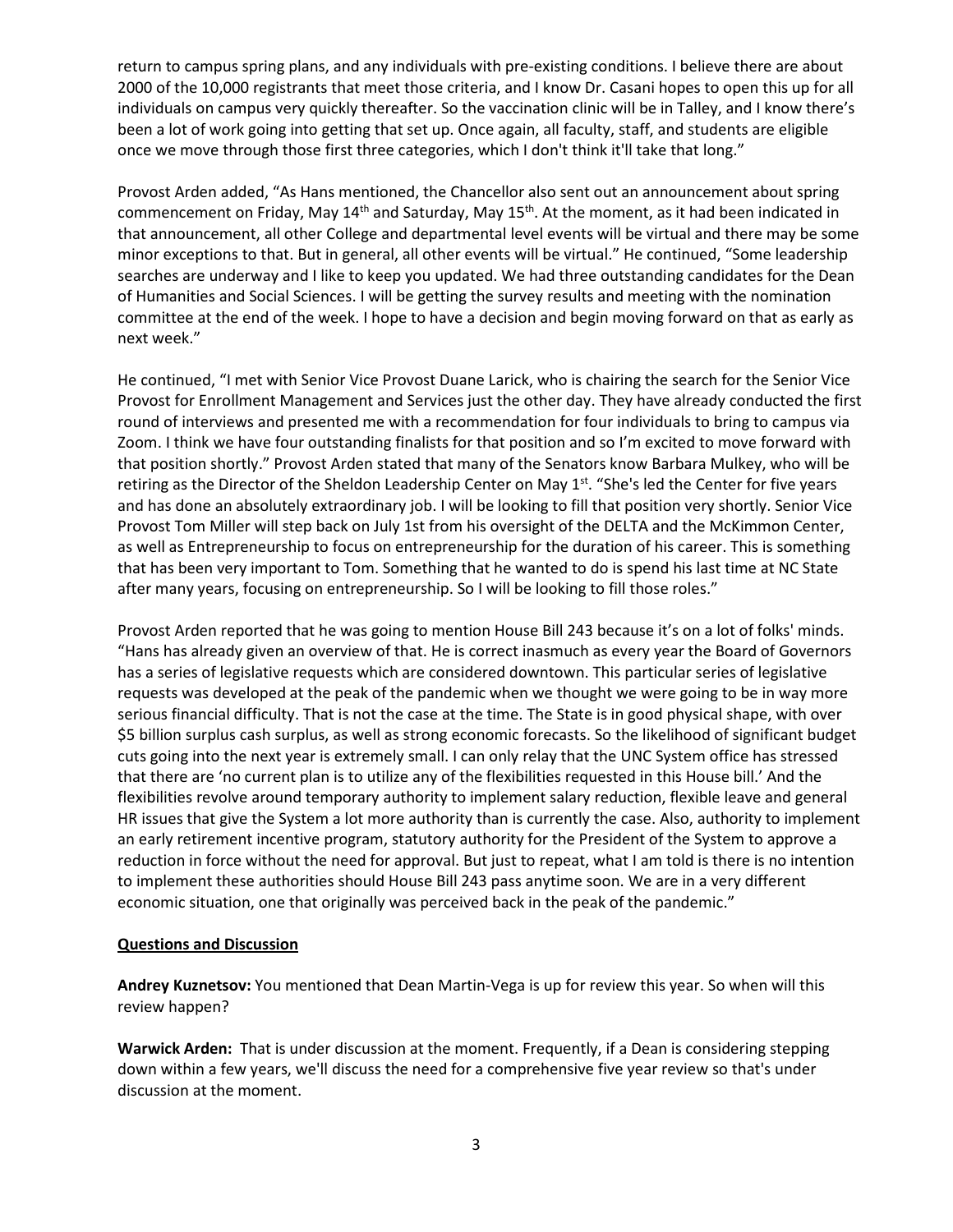**Philip Sannes:** I've got a question from the box. What kind of safety measures are being taken for the planned commencement ceremonies on May 14th and 15th.

**Warwick Arden:** Obviously given that we will be gathering in an athletic stadium, we will be following all the guidelines and rules from the Governor and the State about limitations at athletic events. There will be a limited number of guests per student. Guests, including students, will be spread out with appropriate social distancing, there'll be compulsory facemasks. I know that Dr. Hunt is shooting for a limited time one hour to one and a quarter hours per commencement versus the usual two to three hours. I know it is not planned at the moment that doctoral graduates will walk across the stage, and there will be a limited number of people on the stage at any one point in time. So those are some of the things that I know. Obviously it's an outdoor event, and we will all be hoping very much for good weather. Otherwise it's going to be a bit of a miserable Commencement, or let's say a mixed commencement. Hopefully the weather will hold and we will have a great outdoor event – a safe two events.

**Stacy Nelson**: Did you say that if the HR Bill does pass we still would not have to abide by it?

**Warwick Arden:** What the System office and what President Hans' office is saying is that even if the House Bill 243 passes, granting those additional authorities to the President and the System office, there is no immediate intention to utilize those authorities. It was originally sought, those additional HR flexibilities, at a time when we thought the budget was going to be far more challenged. At the moment there is no indication that next year's budget will be significantly challenged.

**K Vincent:** Can I ask a question that's also related to that bill? If there's not much chance that it will be implemented, is the Board of Governors still that interested in getting it passed by the legislature? I mean, potentially, it could have quite significant consequences in a different context. If the point of its use has passed, then perhaps there should be some opposition by the Board of Governors about getting it passed at all. I'm worried about the centralization of authority.

**Warwick Arden:** You know I can't speak on behalf of the Board of Governors. All I can tell you is each year the System office and the Board of Governors proposes a legislative agenda, which then goes into play downtown. This is the result of that. What I can tell you is that it is being made clear by staff of the System office when they are downtown discussing this legislation, and even legislators when they are discussing this legislation, that there is no immediate intent to use these authorities. But whether or not the Board and the President are still committed to moving forward on this, you'd have to ask them. I can't really speak for them.

#### **5. Remarks – Chancellor Search Policy**

*Chet Dilday, Faculty Senate Chair, Fayetteville State University* 

Chair Kellner introduced the next agenda item and introduced the guest speaker. "Our next point on the agenda is Chet Dilday, the Chair of the Faculty at Fayetteville State University. He is a member of the Faculty Assembly, where I have known him for years. He is an Associate Professor of Social Work, and he is here to talk about the procedures of the Chancellor's selection at his University. It is clear that he is not here in any way to argue with the selection, but rather to talk about the procedure."

Professor Dilday thanked the Faculty Senate for the time on the agenda. He stated that he is not here to talk about the Chancellor that we have in place, because in his duty as Chair of the Senate, he will need to work with him as well as he can to carry out the mission of the University. He stated, "So the "Hans Rule'' gave him or his successor the ability to insert names in a search. Supposedly, because we were already working on searches, ECU and FSU were exempted from the new rule and It was a little bit different what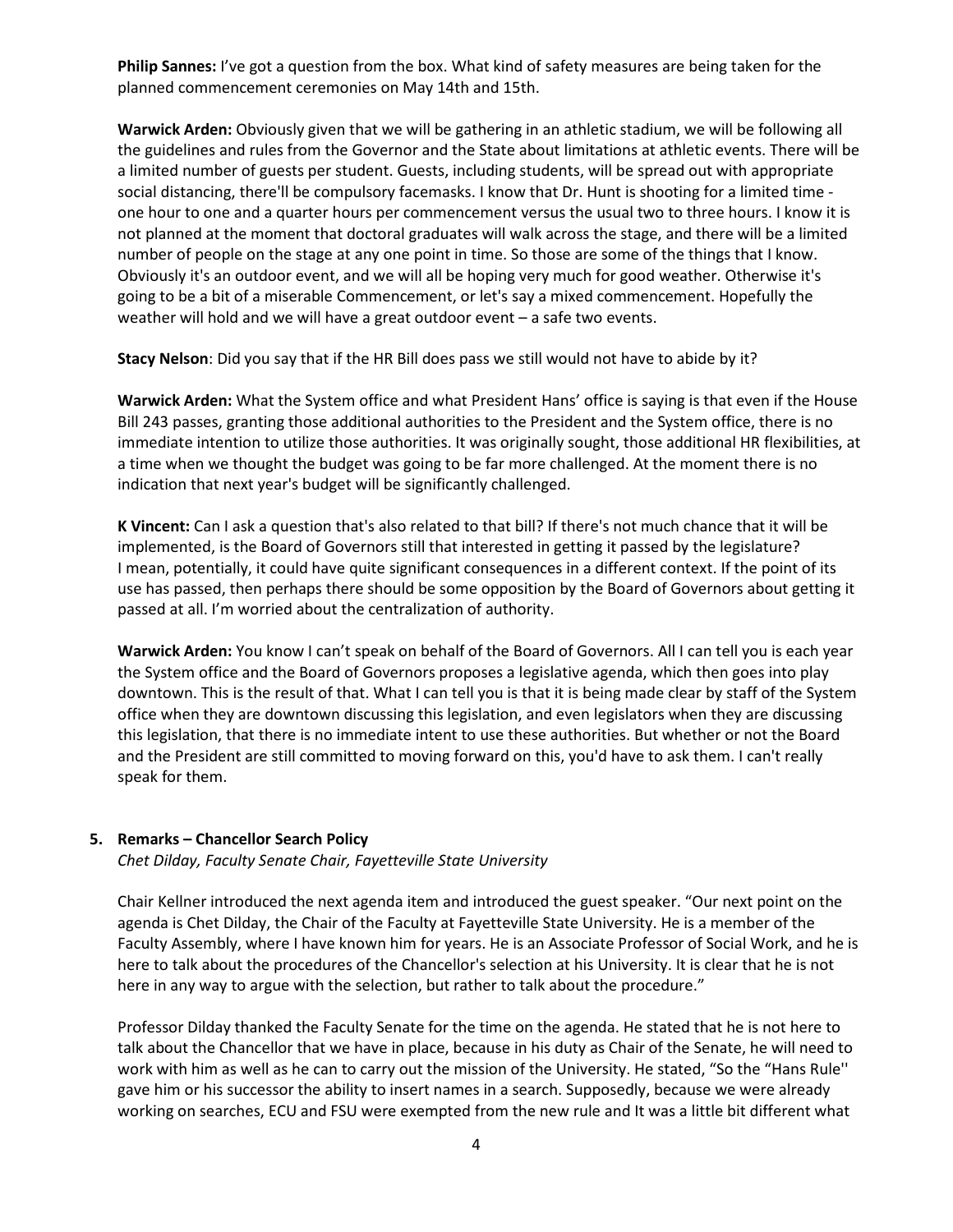happened at FSU, as opposed to ECU. I have talked to the Chair there at ECU, and they're not happy with how their search went, but at least they weren't treated like FSU, an HBCU. Here's what happened. Let me start by saying that I can't really tell you, because I signed a very severe document about how much I was allowed to talk about, so I am about to tell you what I read in the media about the search, not what I actually saw. This is what I read in the media, since I cannot tell you exactly from my own experience. The committee selected six from around sixty candidates. The committee sent five of the six to the Board of Trustees. The Board of Trustees added the very one person dropped from the original six, and that is the one that President Hans chose. So that is the end of my show."

He added, "This is a done deal, but let me make another thing clear. It turns out that actually from the present rules, the Board of Trustees from Fayetteville State does have the ability to do that. But I read in the media that they had a special visit after the committee sent the five. They had a special visit from President Hans and then they decided to, as they can, send whatever names they want to and ignore the wishes of the committee. We had several faculty on the committee, with stakeholders from all over, and we spent months and months during Covid – many Zoom meetings and it was incredible the amount of work we did. So just the bad faith of having us do all of that work."

#### **Questions and Discussion**

**Hans Kellner:** You mentioned the Board of Trustees. What was the relationship of your Board of Trustees to the search committee?

**Chet Dilday:** We send our selection to them, then in normal times, they would choose from those people and send that on to President Hans. But they didn't go with that. We have looked up things from SACS and from AAUP and found that something similar to this happened at the University of South Carolina. SACS did an investigation and they did end up with that selection going through. But they had to re-do their search policies, working with SACS. We are trying to have something like that happen. We also looked at the AAUP ideal designs for Faculty Searches. AAUP policy has said for many years that when a search committee sends names to a Board of Trustees, even if the Board of Trustees doesn't select the top selections from the committee, they should under no circumstances accept one that is not recommended by the Faculty. I read in the media that the Faculty representatives on the main search committee and the ones that actually interviewed people on campus, or mostly on Zoom, that person was rejected also by the student subgroups and the alumni subgroups. So all of the committees and subcommittees involved rejected that very particular person – as I read in the media – and then the Board of Trustees went ahead, after talking with President Hans, and selected him.

**Hans Kellner:** Do you, as a person who is now experienced with this, have any suggestions about what other groups can do down the road, understanding that administrations do change in time and that we may well find ourselves in this changed environment. How can we ensure that the process isn't troubling?

**Chet Dilday:** The Faculty of all the institutions, Faculty Assembly, and other stakeholders, all the allies that we can get should work on changing this policy. It's just one of many policies – another one we've already talked about today that could be put in place in the future. Also, the fact that the Governor and other people have been taken out of the process of getting people on the Board of Trustees. They just announced six new ones yesterday. In the past, some of the other stakeholders, including the Governor, would have some say in that. I can't speak to what happens to you, but when FSU gives ideas about possible Board of Trustee members, they've been ignored mostly in the last few years. This is a purple state so things could change dramatically as the electoral things play out and as the crisis after crisis that I think we will be facing. I would like to recommend that you pass a resolution supporting this effort. Even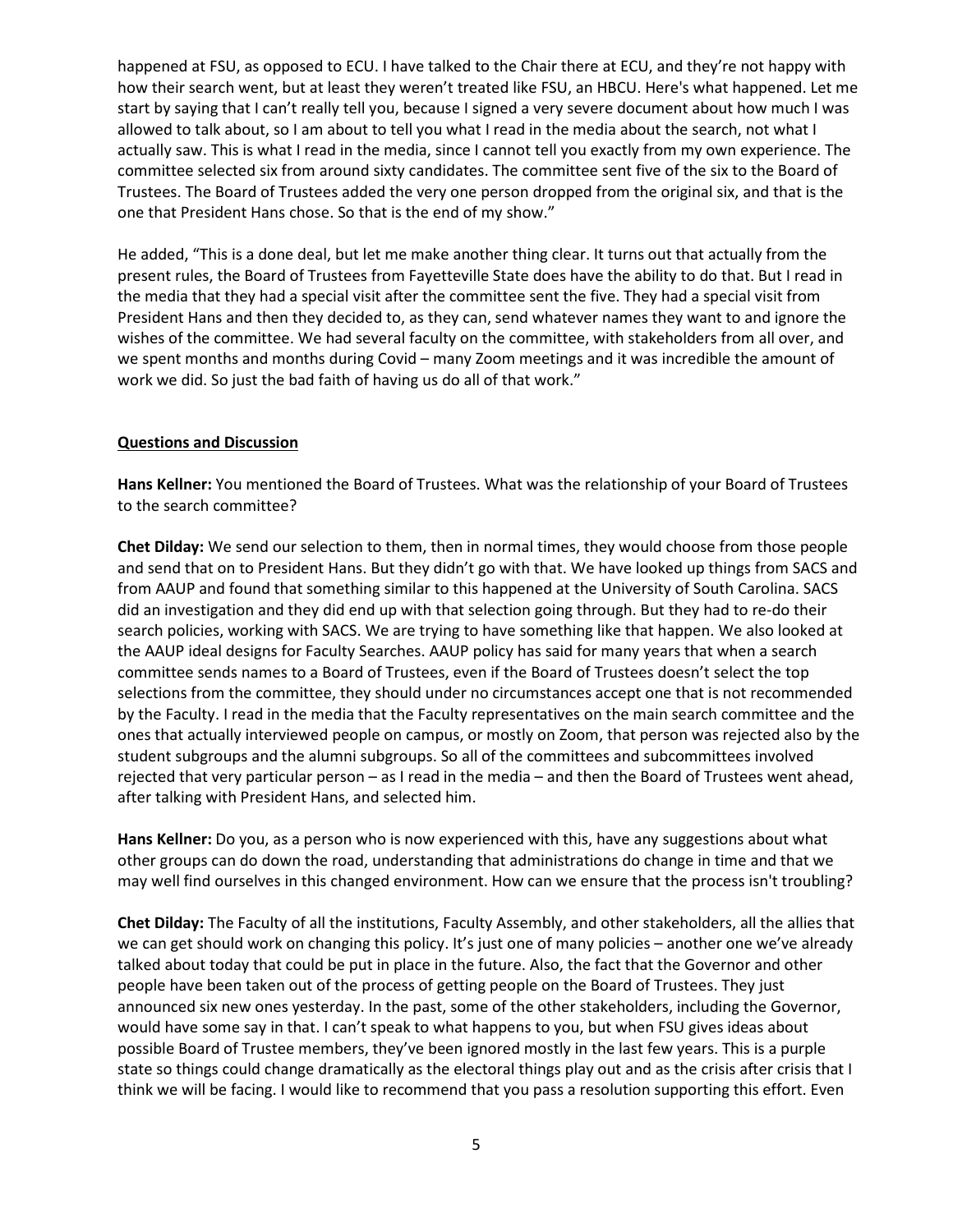though you may have passed something in the past that the Faculty Assembly wanted you to pass, I'd like to ask you to do that again locally as the electoral things play out and as.

**Stacy Nelson**: Have you asked for any response from the System President at all?

**Chet Dilday:** Not the System President. We have asked the Board of Trustees Chair and we've gotten a letter of concern from the AAUP that's been sent to all the people I have mentioned. President Hans knows that the AAUP is looking at putting them on the censure list, as they do Universities that violate their policies. So who knows what's going on.

**Hans Kellner:** You mentioned the Board of Trustees a number of times. It sounded to me that in many cases you actually meant the Board of Governors. What is the role of the Fayetteville State Board of Trustees in all of this?

**Chet Dilday:** I don't think I mixed them up, but the Board of Trustees, whether or not they have the authority to select somebody that wasn't on the list? They absolutely do, according to the attorneys and what I've read. But that is a problematic thing to do, especially when the mother-in-law of the Chancellor selected is on the Board of Trustees until the day before he was announced. I don't want to get into things like that, but this is a very complex and very disturbing thing that could happen to all of you in the future. It's important to notice that it happened to an HBCU and not ECU. I think in the sixties, we called that objectively racist. I think it's called systemic racism now.

**Carolyn Bird:** I'm wondering how the position description was written. Did it specify academic background, academic credentials?

**Chet Dilday: I**t didn't specify a PhD. And the person who got it, as well as many of the leaders we see coming into Academia, including President Hans, including Margaret Spellings, and other Chancellors down the pike are not going to have PhDs. So we didn't put that in there.

**K Vincent:** I just want to thank Chet for coming and making us aware of this. I do think it's another issue of serious concern, as the Board of Governors seems to be taking more and more authority away, both from campuses and Faculty. It's something that is very concerning to a lot of us. I appreciate you coming to us to talk about this today.

#### **6. Remarks – Culture, Climate and Community** *Rajade Berry-James, Chair-Elect of the Faculty Phil Sannes, Associate Chair of the Faculty*

Chair-Elect Berry-James spoke to the Faculty Senate regarding campus culture and climate. She stated, "Phil and I have been discussing recently that we, just like you, are concerned about the way in which we stay connected, the way in which we keep teaching, the way in which we serve our institution, and the way in which we experience or share lived experiences. We talked about community and culture and the campus, and our idea to have an open and honest dialogue with some many people who are joining us today about our lived experiences."

Associate Chair Sannes added, "I think that what is important about this is not just what we've been through in the last year and a half, but I think if you look at culture and community within an institution, I mean it really is our defining personality as a group of professionals and how that gets passed and permeates into the student cultures as well. We have all been somewhere else other than just NC State. I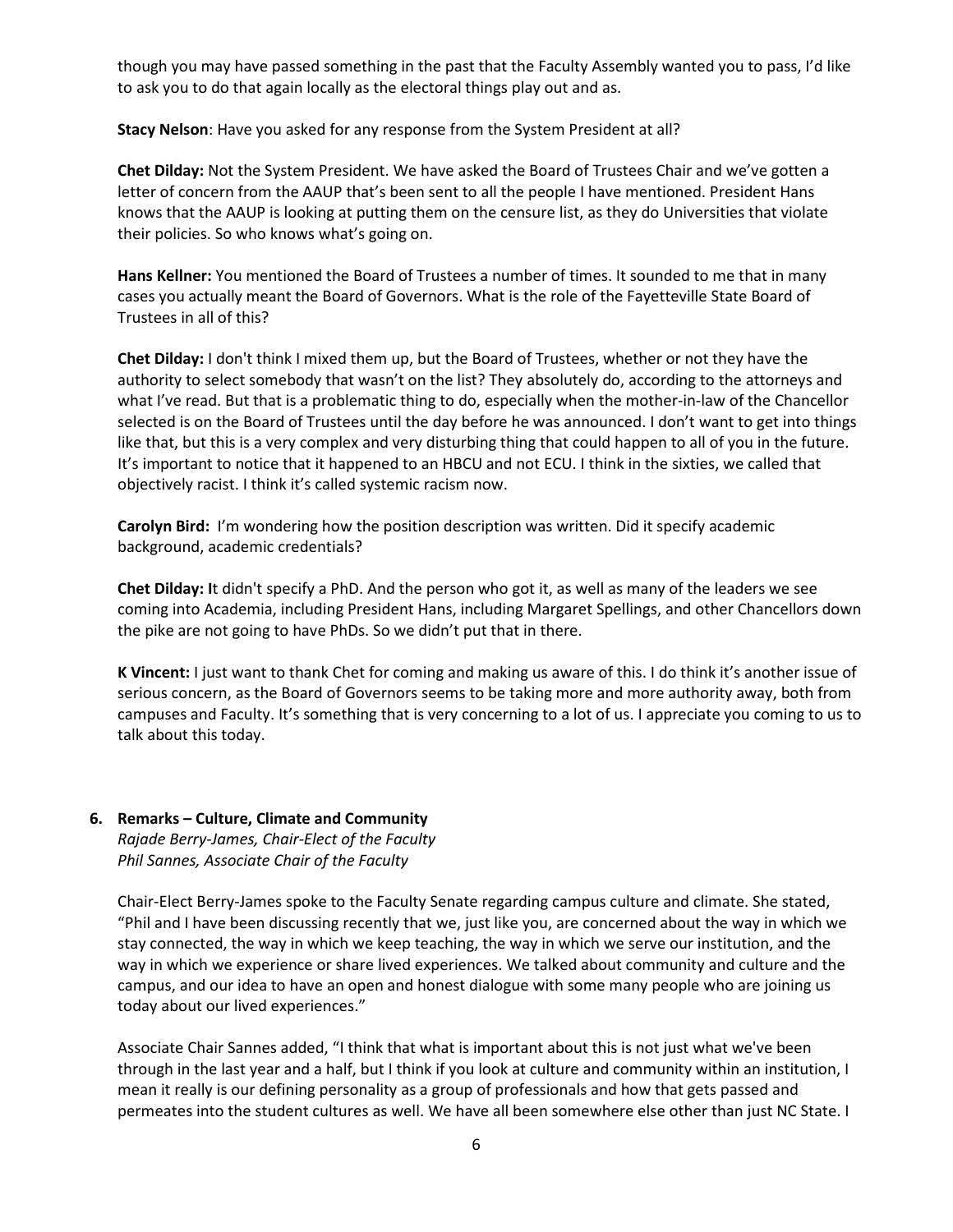think NC State means something to each of us - we're all employed here, of course – but there's something about an academic institution that maybe rises above that. We thought it would be interesting, and I guess it doesn't happen enough at our meetings, as the group here gets talked to and mostly there's a lot of listening. So we decided that especially in something as personal as culture and community, to really hear from you guys and what you have to say about this. I think, especially as Senators, we surely are expressions of each of our Colleges, each of our departments, and what we bring to this discussion is part of that."

He continued, "We thought we might get everybody engaged by jotting down in the Chat box two, three or four words or a phrase about how you see culture and community at NC State. I'll read what comes through in the Chat and we will discuss it. We are in the midst now of starting a major effort to look at strategic planning within the university and that has a lot of practical implications, of course, but the residue of that's going to be culture. We have seen big changes in culture since Randy took over as Chancellor, and Warrick coming in as Provost. So I think, for myself having been here for 33 years, I've seen huge differences in how the university personality has shifted from maybe what it was in previous administrations."

### **Discussion**

**Associate Chair Sannes**: I'd agree that we are a little fragmented right now and we're in a strange place obviously due to a pandemic. And coming on the heels of the previous discussion about FSU brings up the point of culture and its practical inputs.

#### **Comments submitted from attendees:**

Collaborative. That's a good way of looking at it.

Engaged scholars.

Think and Do motto.

Staying connected to a community.

I would agree with the comment about how that is expressed through the institution.

There's a huge difference among departments in terms of culture and community. I would absolutely agree. When I came here 33 years ago, my first impressions were STEM school, engineering and the Vet School was relatively new.

Large extended family, I think that is well said.

**Hans Kellner**: Ten years ago, we had another strategic plan, and it began with what I consider a pep rally. 8:00 in the morning near the Alumni Center somewhere. A whole bunch of people there. They had a facilitator who stuck up all these things on the boards and got us all talking back and forth. That was fine. But at one point, she was asking much of what you're doing now – think of one or two words that will describe NC State. I can still remember what we were hearing – collaborative was one of them, entrepreneurial, yes, from the Vice Chancellor for Research at the time. One person wrote down the word 'humane.' The group completely ignored it when it came out, but having been the person who wrote that word down, I found that this is a flexible and humane campus in general. Maybe that's from my perspective. I have certainly heard stories from my first day in the Senate about things going wrong in a big way in certain parts of the campus. But that was a long time ago. I do think that something that we should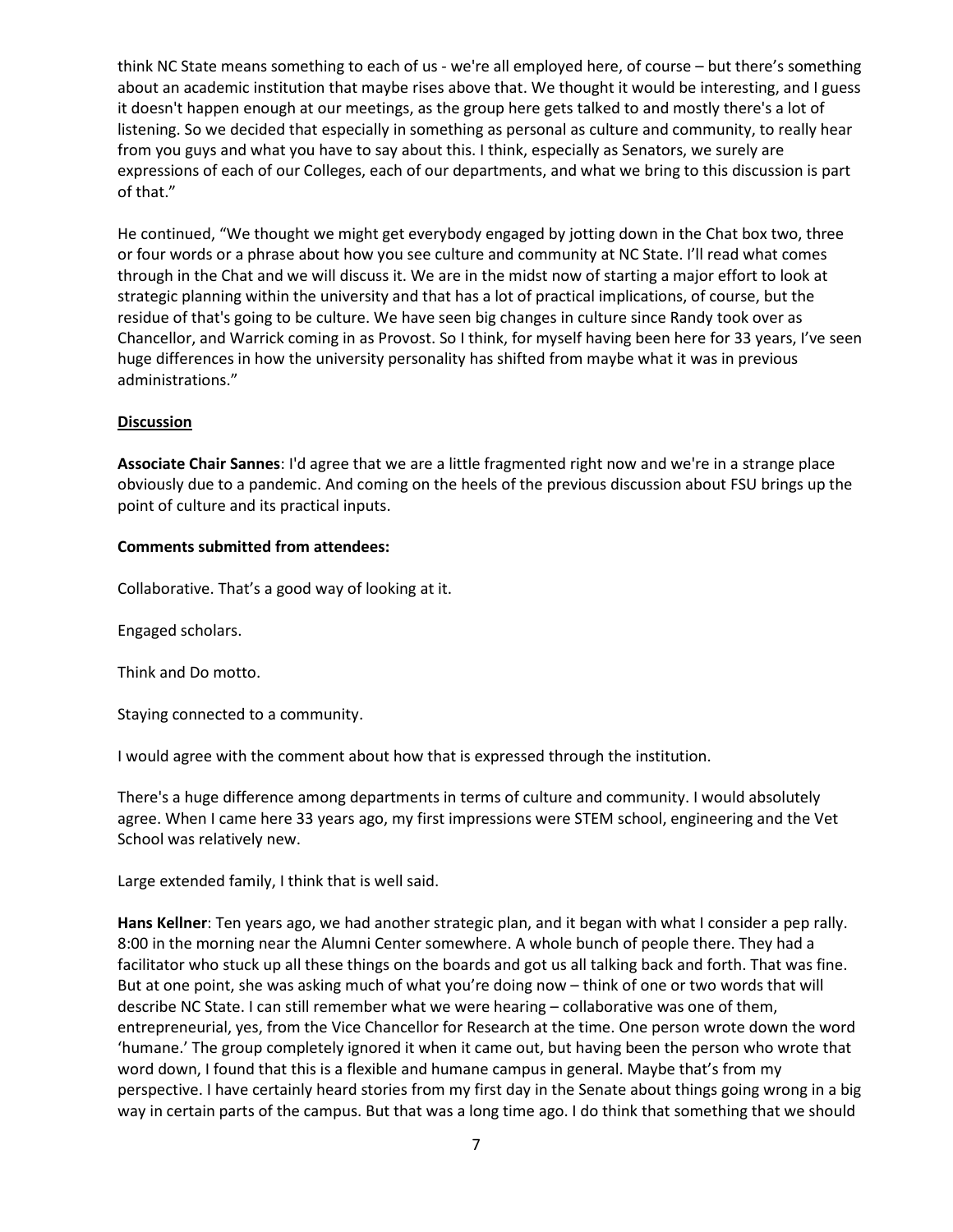strive for is a humane and flexible campus. I can tell you that a lot of the steps that have been taken during the pandemic have been moves in that direction.

**RaJade Berry-James:** It's very rare that I meet someone who sort of just got here yesterday, many of the Faculty that I've met on the campus who have been here 20, 30 and even 40 years. So when I hear about the ways in which faculty collaborate and community is created here, I know that there have been many decades dedicated to that. I've been at NC State since 2010. It's been a long time; it kind of flew right by. At NC State, I've raised both of my kids so I'll always remember that part of my life.

#### **Additional comments from the Senators:**

Lisa talked about the administrative assistant announcing her last day and the program area came together to make a surprise video for her to say goodbye. There are some other things from Paul Williams He writes that there has been a retreat from this notion that disciplinary aspirations are all equal.

**Paul Williams**: When I first came here, I remember John Wall, an English professor who did a tremendous amount of work to get us a Phi Beta Kappa Chapter. When I first came here, the university had an aspiration to become a comprehensive university. That was the goal. That meant having a Phi Beta Kappa Chapter, which was one of the conditions of that, meant that you had to have strong humanities, social science and other departments. That was the goal. Since that time, I think we have abandoned that goal. It's probably largely because of financial constraints. Now we tend to focus on those things that can generate revenue. So I think there's been a certain retreat from saying everybody on the campus can aspire to great things, if you can do it. I think there are certain spots on this campus now where their aspirations are not taken as seriously as they were when I first arrived here. A lot of that is just resources that have diminished. But I can remember there was the big push to create a Phi Beta Kappa Chapter, because that was a condition of being a candidate for becoming a comprehensive university. We don't hear that anymore. That goal is sort of gone.

**K Vincent:** I've been here 40 years now, at the end of this year. When I was hired, I remember talking to the Dean of Humanities & Social Science, and I was informed that NC State was going to become a comprehensive university. Something like UC Davis, which then began PhD programs in the humanities and social sciences. I was misled; that has not happened since I've been here and it's been frustrating for me and a number of people in the humanities to see that agenda, that goal being pushed aside. I don't even hear it anymore even in the sort of rhetorical points that the Chancellor makes. I think closely related to this is that there's just this reorientation of universities, including NC State, toward a more commercial direction. The university models have become, to my mind, I mean people like these things, but they seem to me like kind of vapid slogans; centers of excellence, hubs of innovation, zones of enterprise, Think and Do. These things have very little to do with what we do in the classroom. It doesn't have anything to do with what I do in terms of my research. It's all about marketing, it seems to me. As for me, I was attracted to universities because they were centers of learning. That's getting lost at universities and I think it's getting lost at NC State.

**Philip Sannes:** Your point is at the heart of what really started some of the discussions that Jade, Hans and I had which have to do maybe with the clash between this commercialization and what the real heart and soul, or personality of the institution might be interpreted to be. I think that's where I guess the question I would pose, because your point is dead on because we do get these platitudes, especially at these times when making strategic plans, how can culture change that? How do we support one another, empathize with one another, get past what Paul talked about in differences in disciplinary aspiration, and move that into culture that works for all of us and helps the institution generally, especially of our size, get better.

**K Vincent:** Everyone has their ideas about how to have an agenda that would address these things.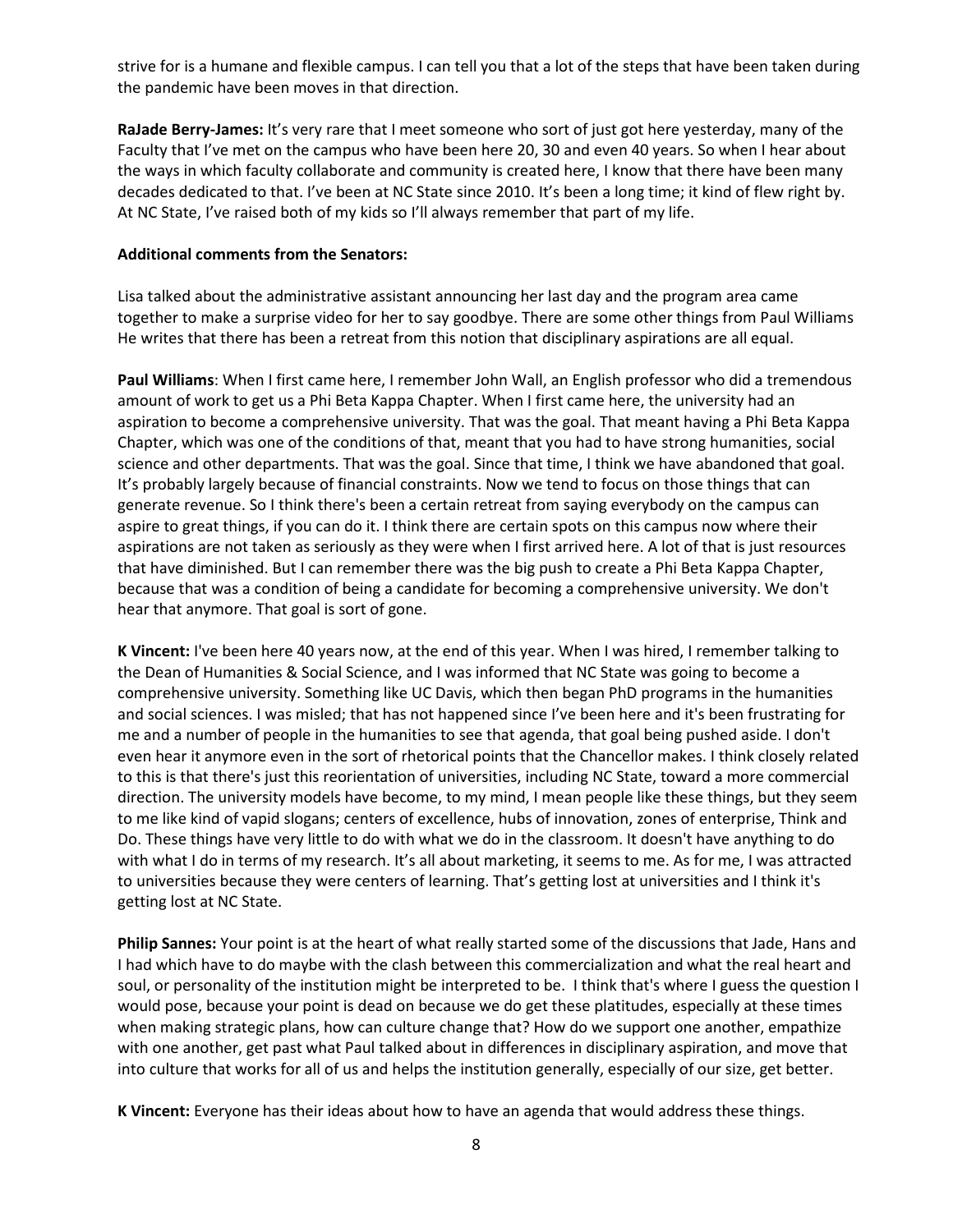I think when I think of how people in the humanities are being demoralized, it's partly that real wages have been falling for a decade. That's one issue. And we spend more and more time with these kinds of assessments that seem to be endless now. There's more and more time spent on things that seem less and less directly related to our fields, the teaching that we got into this to do, and the research that we all will hopefully enjoy to continue to do. And so that's been a frustration, how to change those things. I don't know because a lot of these things are mandated by the legislature now. So there are different kinds of assessments that are required. I don't have a direct solution.

**Hans Kellner:** I think you made your point very, very well, but it's from the point of view of the humanities, which is where I come from too. I would like to think that getting out and mingling and mixing with faculty from the other worlds of the University - I used to say that the University is divided right down the middle between the people who work on commission, via grants, and the people who work on straight salary like those of us in the humanities for the most part. We should try to make a point of doing. I have tried to do it in my many years here in the Senate, to get out and meet people from the other side of the world.

**RaJade Berry-James:** You make a great point. Jonathan popped into the chat and he indicated that maybe it's time for us to be socially oriented, that we should do things that bring us together. Then the other thing is there's also this realization that there are many different types of Faculty on campus. We have different ways in which we perform, and we do different things. Sometimes they take us to either ends of the campus. When I first joined higher education, which was 34 years ago, for 12 years I went to every single faculty senate meeting because that was the expectation of the President and the Dean that I worked for. I know that going forward, I hope that we have lots of participation from administrators and also faculty as we think through some of the challenges that are in front of us. I don't know who wished for this Zoom experience, I certainly did not wish for it, but what it does is it breaks down those silos that you talk about. I would never wish my office on anyone, so I don't want that for people, but I definitely think that it's really important for us to be engaged in what we do and what we hear about, especially at NC State.

**Philip Sannes:** Regarding Hans' comment, we actually did that experiment at the Vet School. When the college first formed, we took all the faculty and mixed them up. In those days we had four departments and we had no departmental units within the college. So when I was hired and brought in, I had an epidemiologist across the hall, a surgeon next door, and an infectious disease person on the other side. We were all mixed together. We would not normally do that in a departmental structure. It worked wonderfully. As far as integration, you immediately began to have conversations with people in the hallway about subject matter totally different from what you were used to. It really did help and it made a big difference. But it's the silo structure we really seem to gravitate to. We try to fight it and break these things down, but it's very hard.

**RaJade Berry-James:** I talked to Christine Grant, who is the Associate Dean of the College of Engineering. She is on assignment at NSF and her primary role is to implement a broadening participation program. What I've seen at NSF is exactly what you talked about Phil, breaking down silos and making sure that engineers and social scientists work together in a key research area. I think that's a really important way to bring us together – make us care about the work that each one of us does.

**Philip Sannes:** I don't know what it's been like for everybody else in this meeting today, but when I came down to campus, in fact, my introduction to main campus when I got here 33 years ago was mainly coming into the gym. I got to know a lot of colleagues at the gym, but that was the extent of it. The Senate has been a totally different experience, and I encourage all my colleagues at the Vet School to get down here and get to know people. You get such a different impression of what really is the substance of the institution. Knowing you guys has really been a great privilege and a lot of fun, because you get different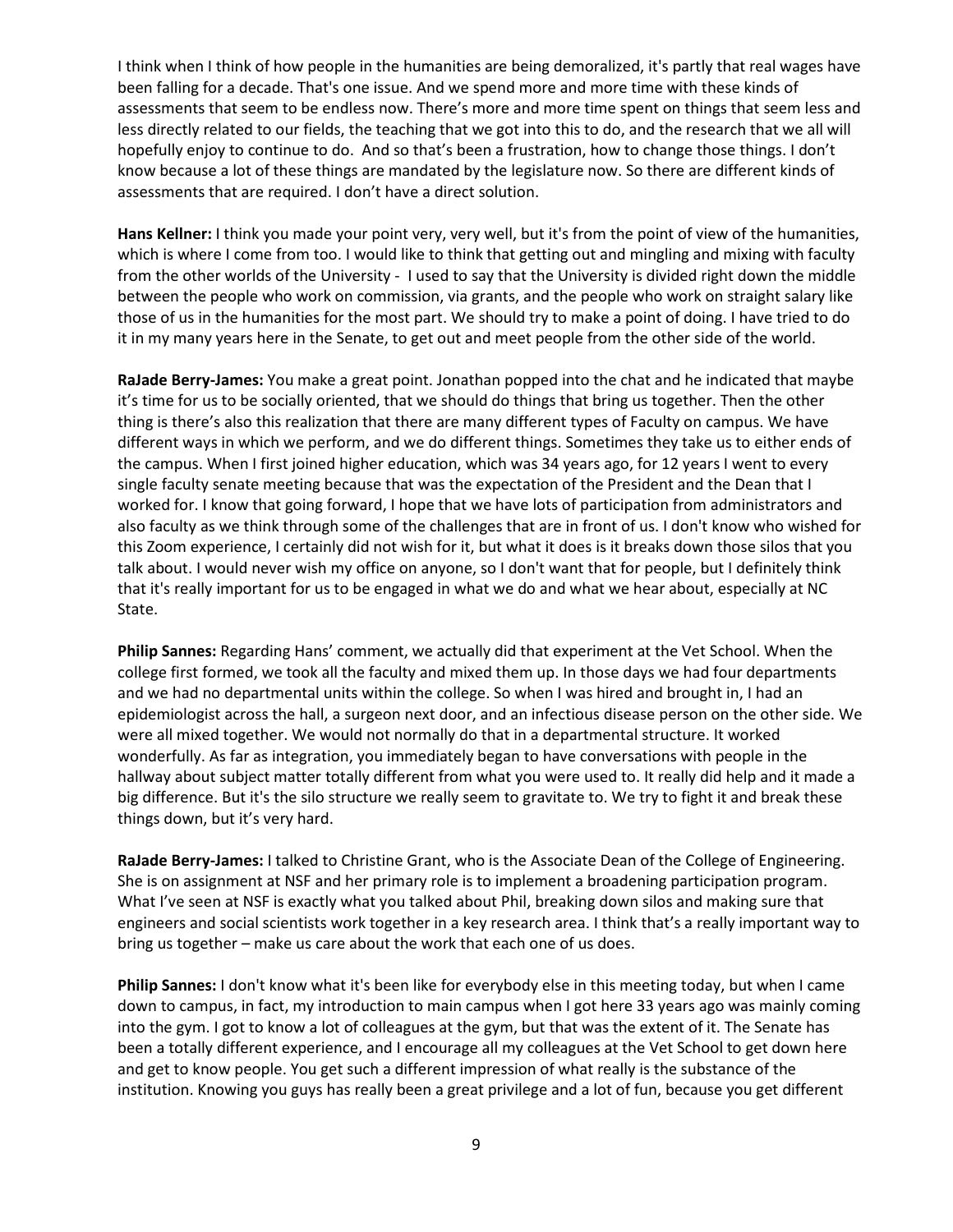perspectives. It's always great to get a very different point of view than what you would sitting in your office back in your own college.

**K Vincent:** Well, I've enjoyed meeting people as well. The Senate is a good place. One of the things I've always thought is that on a lot of campuses there's a faculty club on campus where people have lunch and it's very, very useful for social interaction. There's nothing like that at NC State. The Faculty Club is way off campus; you have to drive. It never was a meeting place. There's so much building going on money devoted to things. That would be, in my mind, a good way to generate interaction among the Faculty; to have some place where people would meet for lunch. It would take years to move ahead in the direction.

**Hans Kellner:** It seems sometimes that all the thought of socialization and these sort of amenities are all going to the students. Talley is this enormously expanded Student Union. We were at one time offered a little corner of it, which we could share when we could fit into the use of the room. I told them exactly what they could do with that. I dream of a Faculty Senate like that, but I'm not holding my breath. It is very much a university that bends over more towards other groups than to the faculty. I'm not complaining particularly, but it does seem to me that there was one aspect of social mixing that was very effective that we lost this year and it'll be back again next year, and that is the Chancellor's box at football games. The Chair of the Faculty is invited to all the home football games in the Chancellor's box. That's a place where you meet Trustees and people from everywhere. You meet the military, you meet the donors, you meet all kinds of people if you're willing to elbow over and meet and greet. I've found that very very useful over the years, through three seasons, and I'm very frustrated by it this year.

**Ed Funkhouser:** I remember Two Guys and Mitch's.

**Phil Sannes:** Katharine, maybe you remember, and Hans, you too. It seems to me that it was proposed not too many years ago that we develop an on campus Faculty Cub. Maybe it had to do with something that you brought up a few minutes ago. It never seemed to go anywhere.

**Katharine Stewart:** I remember there was some discussion. Like you, I remember there was kind of a stirring of 'we really need to make this happen.' But like you, I don't really remember that it gained any traction or that there was a sense of how to proceed. I think it's still something that many faculty think would be useful, but I'm not sure that there's been a whole lot of tangible thinking about what that would look like.

**Philip Sannes:** Part of Talley might have been a really great opportunity, and it actually brings us closer to the students too. It's a great building.

**Paul Williams:** One of the things we used to do is we had an awards day. It would be in Reynolds or in Stewart Theater and students and faculty could come. That's where they gave out all of the awards. It was a big celebration. I remember MaryAnn and Kermit were there and they got all of their awards. It was CHASS giving their awards, Chemistry giving their awards. But we don't do that anymore either. When I first got here there was talk about a destination school. I think a lot of our isolation is self-imposed, because we don't create an identity. If you went to MIT, you don't say I got a degree in … you say 'I went to MIT,' period. Think about it, if you walked into Hunt Library, you would not know that it was an NC State University library unless you went to the Help Desk and saw somebody with a T-shirt on that said NC State Library. That's kind of true; we are in silos to start with. Larry Monteith worried about that a lot. How do you integrate not just faculty but students as well. Because we are compartmentalized. All the buildings say 'this is a College,' or 'this is a building.' It's not 'NC State University.' It's been a problem forever. Chancellors have thought about that, but like I say, how do you create a sense of we're all part of something bigger than all of us, rather than just a part of some College or department. At UNC, and I went to school there so I can tell you, they've got it. It doesn't matter what discipline you're in, you are UNC. It's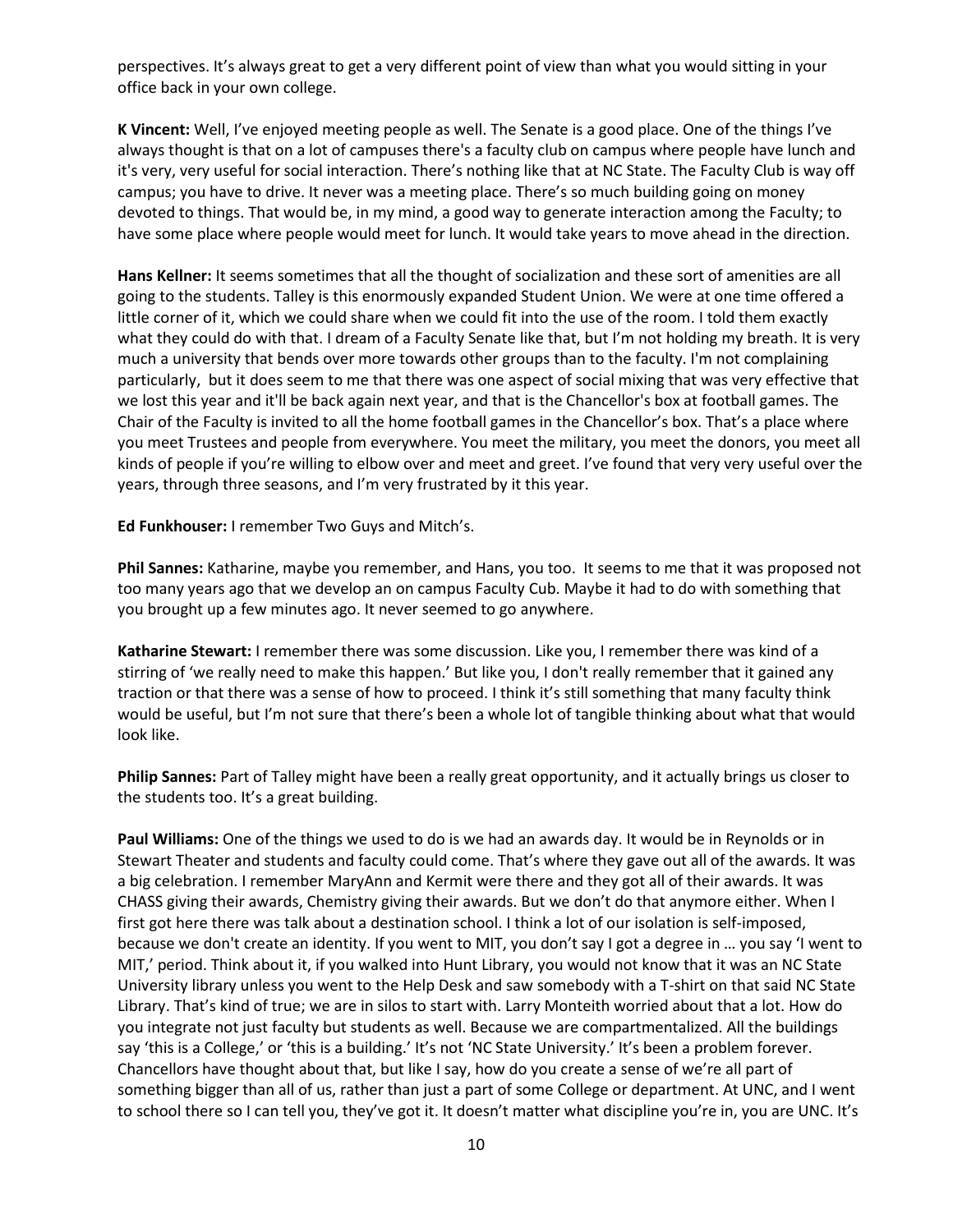maybe a private school kind of mentality, but we don't have that here. It may be because the Colleges are so independent, and some of them are very powerful and some of them aren't very powerful.

**Philip Sannes:** Speaking of powerful, there's a nice suggestion that Ken made in the box here. How about Inter-collegiate softball games, sponsored ballroom dances, other possibilities, where only faculty would attend so we can interact more. Those are interesting ideas. Another idea Jade put in there about socialization interactions across disciplines and how exactly we can do that. I guess these things take energy; not just the idea, but energy of actually instituting them.

**Rajade Berry-James:** Eileen has dropped a few other ideas or questions too, about just recognizing faculty even for the small things. If those faculty are getting external awards or being promoted or being recognized for their time and effort on campus. She also questioned what was the strategic plan for faculty retention and how important that is. We know, as Covid has taught us this past year, there are a lot of decisions that people are making and so with respect to those decisions, whether to stay or go is another decision. So what is our emphasis on faculty retention? Katharine Stewart, do you have anything to share? I would love to hear from you.

**Katharine Stewart:** I think in terms of the strategic plan, the coordinating committee is still pulling all of that together, and I am sure that faculty success and faculty retention will be part of that. What it will look like, I don't know at this point. But I think it's really crucial. One of the things that I'm working on, with respect to faculty retention, not necessarily as part of the big strategic plan, but something that I think is really important is thinking about departmental and particularly local culture and support helping department heads really think about how do they help foster a healthy and welcoming departmental culture. One of the things that I hear a lot from faculty, particularly faculty who feel like they're struggling, is that if they don't feel resected or well-regarded by their faculty colleagues it's very hard to want to stay. I think senior faculty and departmental leaders can play a big role in creating that kind of welcoming environment. Those issues may come up on the basis of gender or race; they may come up on the basis of sub-discipline, if some sub disciplines are treated as better than others. It may come up on the basis of track; if tenure track faculty are treated differently than faculty and other tracks. All of those things may be a really important part of retention. I have been working with my colleagues in OIED to revamp some programming related to enhancing departmental climate and giving department heads and senior faculty some tools for evaluating their local climate and improving it. So I think that's one of the things. It's certainly not the only thing but it's one of the things I've been paying attention to right now.

**Warwick Arden:** I think this is a very important discussion. I don't want to parachute into the middle of the discussion because I think sometimes administrators can come off as being defensive. I don't want that to be the case. I think it's a very, very important discussion and I have long said throughout my career, including my time at NC State, that campus culture is incredibly important. It's important in attracting and retaining talent at the university, it's important in the success of our students, it's important to the reputation of the university, and it's important in having us feel positive about our workplace, which is a big part of our lives. Hopefully, it's a workplace that also values all of us as human beings and not simply what we can give to the job. So this is a great discussion. I can't say I agree with all of it; you'd be surprised if I did. But I do think it's a great discussion and a worthwhile discussion and I hope it's a good discussion that continues because having a strong campus culture is one of the most difficult things to bring about change, and it's one of the most important things as well to having a strong campus.

**RaJade Berry-James:** I think that somewhere between theory and practice lies shared governance. For someone like me, who knew nothing else other than shared governance, I hope that we will continue to enjoy the rudimental steps that we see here at NC State. Someone put in the chat the social part of it is really important, but once again social is like service; if it's not valued, then most people see it as unnecessary. So being able to recognize people who do certain things and do it well, I think, is really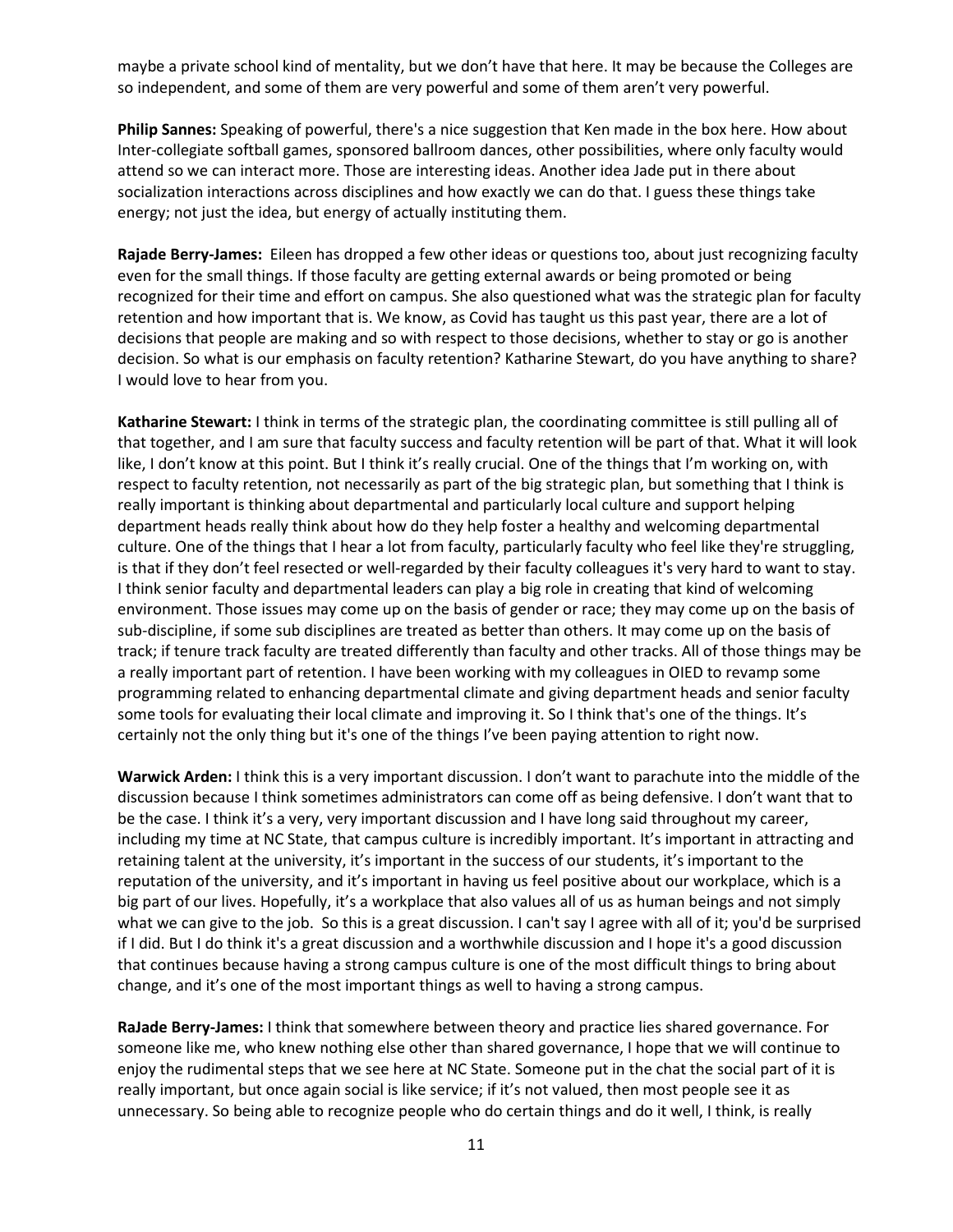important. I also think that campus, campus culture, the way we think about NC State, and what we do here, whether you believe Think and Do really exists or if it's just our brand, the truth is, is that it's a shared responsibility. I know we have lots of room to grow. There is a lot of room to grow and there are a lot of ways in which we could see ourselves in the Us/Them paradigm. However, just thinking about the ways in which we move forward, given that the really, really difficult days are behind us. We have an opportunity now to sort of redo what we think about our on-campus experience.

**Paul Williams:** To avoid the downer and look at the upper, there's something that this university has that is really powerful about its culture. I use the Caldwell program as an example. When I first got here, Pat Lee drafted everybody to be involved in the Caldwell program. The Caldwell, at that time, was a freshman scholarship that was analogous to the Morehead in Chapel Hill. We had a folder review process, and then we invited hundreds of students to campus and did interviews. One of the things that always came through from parents and from students was the difference between State and UNC was at UNC they were walking into a room with 13 hooded people who challenged you to want to know why would we want you there. Our program was a program where even if we can't give you one, we want you here. And I think that's a perception that people out there have of NC State as a welcoming place. We could leverage maybe more than we do. That's one thing that parents say over and over again, is that State is just a friendlier place. It's more open and willing to invite students in. I guess that's sort of a Federal Land Grant tradition. That's one of the great things about this institution and it's something that we ought to leverage and let the world know about. It's the People's University.

**Hans Kellner:** As we pull this to an end I'd like to say that the pandemic business has changed the campus culture a little bit for the better. As I've mentioned frequently, my contact with the Chancellor and with the Executive Briefing group has been extremely valuable and wouldn't have happened if things hadn't happened in the past year. But things that came up in the Chat just now had to do with talking about the staff. The Chair of the Faculty has a two year term, the Staff Chair has a one year term. So every Faculty Chair gets to know two Chairs of the Staff and I have, and they both have been terrific. I find that this year, in particular, my relationship with the staff and my understanding of the work they do. We're not the same and we don't have the same kind of privilege, but when it comes to putting together a campus, working with the staff is more important than I ever thought it was in my earlier period as Chair of the Faculty. We have to get together as we can, socially and formally, with as many different groups as possible. It's not always about the students; after are transients and we are not. The only thing that lasts longer than the faculty is the books in the library. This turned out extremely well, and I want to thank Jade and Phil for doing this. It was an interesting meeting.

#### **7. Committee Reports**

*Committee Co-Chairs*

#### **Chair Kellner made comments relative to the Committees.**

"Academic Policy is concerned about cheating. Cheating, of course, in the world of Zoom. I proctored an exam today, staring at 33 students working desperately on an online exam was really interesting. They worked hard at it and I saw no evidence of dishonesty. But it's an issue of concern and it has been for years, before the pandemic.

The famous Covid Survey that is not ready yet, I am hopeful it will be for the next meeting."

"As for the question of resources, I sent to the Senate today a document that Vice Chancellor Maimone had sent out to a large number of people, namely the UNC System Fiscal Report, which had a lot of colorful charts and a lot of information in it, really placing us within the 17 institutions of the System, which I found